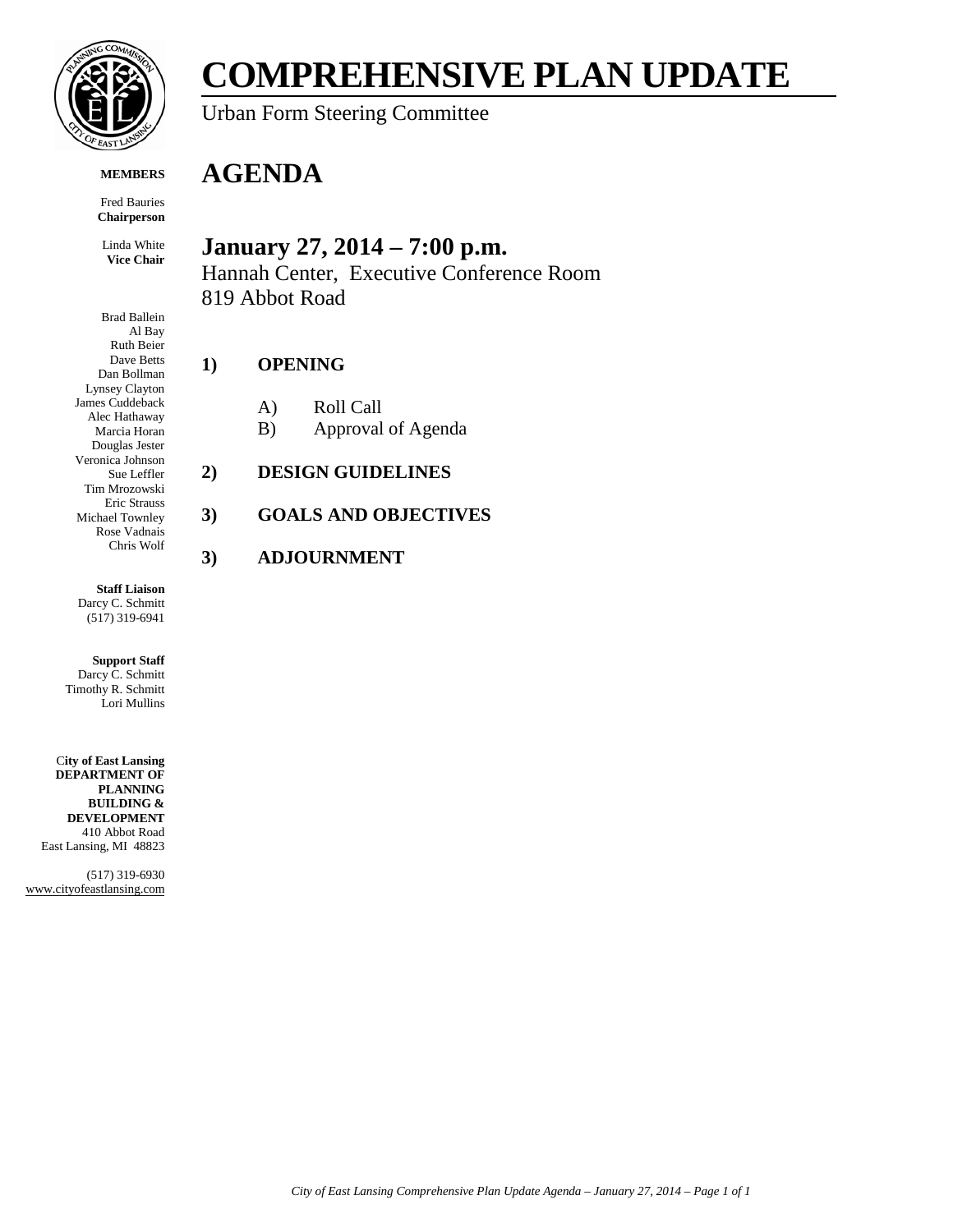**PLANNING, BUILDING & DEVELOPMENT**

Quality Services for a Quality Community

# **MEMORANDUM**

- **TO: Steering Committee Members**
- **FROM: Darcy C. Schmitt, Planning and Zoning Administrator Timothy R. Schmitt,** *AICP¸* **Community Development Analyst Lori Mullins, Community Development Administrator**

**DATE: January 24, 2014**

### **SUBJECT: Urban Form**

At the November Steering Committee meeting the Committee responded to a serious of questions intended to stimulate the subconscious and assure full participation from each member. The responses to these questions are attached for your review and were used by staff to help identify existing goals, objectives, and actions that are still relative and highlight those that may be missing in the document.

The Steering Committees will continue to work on the goals, objectives and actions for at least the next two months using following definitions as a guide

*Goals* are the broadest expressions of a community's desires they give direction to the plan as a whole. They are concerned with the *long term*, and often describe *ideal situations* which would result if *all* plan purposes were fully realized. Since goals are value-based, their attainment is difficult to measure.

**Objectives** are broad statements that set preferred courses of action – choices made to carry out the goals in the *foreseeable future (mid- to longterm)*. They need to be specific enough to help determine whether a proposed project or program would advance community values expressed in the goals.

**Actions** are specific statements that carry out a plan in the *short term* which accomplish the broader statements expressed in the goals and objectives. Actions are generally implemented through the City Council's Strategic Priorities and are activities that can realistically be carried out within a two to five year period and guide the City's day-to-day operations.

**City of East Lansing PLANNING, BUILDING & DEVELOPMENT** 410 Abbot Road East Lansing, MI 48823

> (517) 319-6930 www.cityofeastlansing.com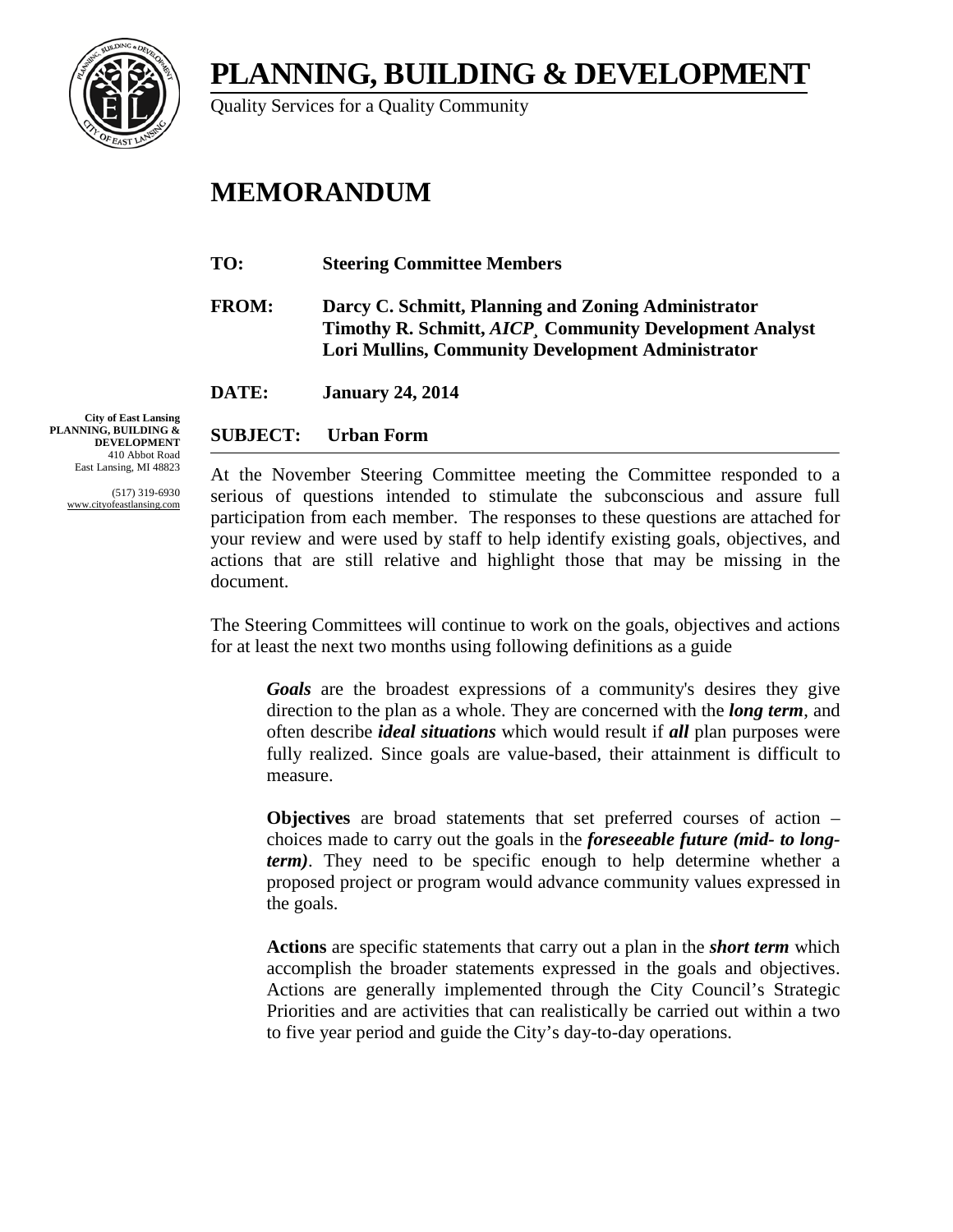Memorandum – Urban Form Steering Committee January 24, 20014 Page 2 of 5

The January meeting will begin by discussing how the existing goals, objectives and actions relate to the Steering Committees responses to the questions from the November meeting. The next step will be discussion of topics that are not covered in the current plan.

### **Steering Committee Responses the November Meeting Exercise**

## **QUESTION 1**

When you think of an Urban environment, what characteristics or elements of a space do you associate with a welcoming environment? The top responses for question 1 were generally:

- well defined gathering spaces with sun and shade
- buildings of varying height and architectural style with windows on the street
- wide sidewalks to accommodate plazas and outdoor seating for diners
- activities/entertainment that supports vibrancy and sense of place
- a balance of landscape and hardscape
- Congestion caused by narrow streets and slow traffic

The following goals, objectives and actions were developed from language in the current plan and continue to be relative based on the Steering Committees general responses to questions 1.

## *GOAL 2:* **To have a diversified and growing tax base and economy.**

**Objective 2-1:** Increase the attraction and vitality of the downtown.

*Action 2-1.1:*Provide incentives to support commercial adaptive reuse or redevelopment of properties in the core downtown specifically where new sewer and water infrastructure has been constructed.

*Action 2-1.2:* Create active streets through the promotion of art, plazas and outdoor seating in the core downtown.

*Action 2-1.3:* Continue to improve the City's "Wayfinding" system which includes uniform signage with clear directional information for motorists, cyclists, and pedestrians.

Action 2-1.4: Encourage alternative parking options.

*Action 2-1.5:* Continue to collaborate with downtown property owners to recruit a broader diversity of retail including, but not limited to urban grocery, soft goods, and higher quality restaurants.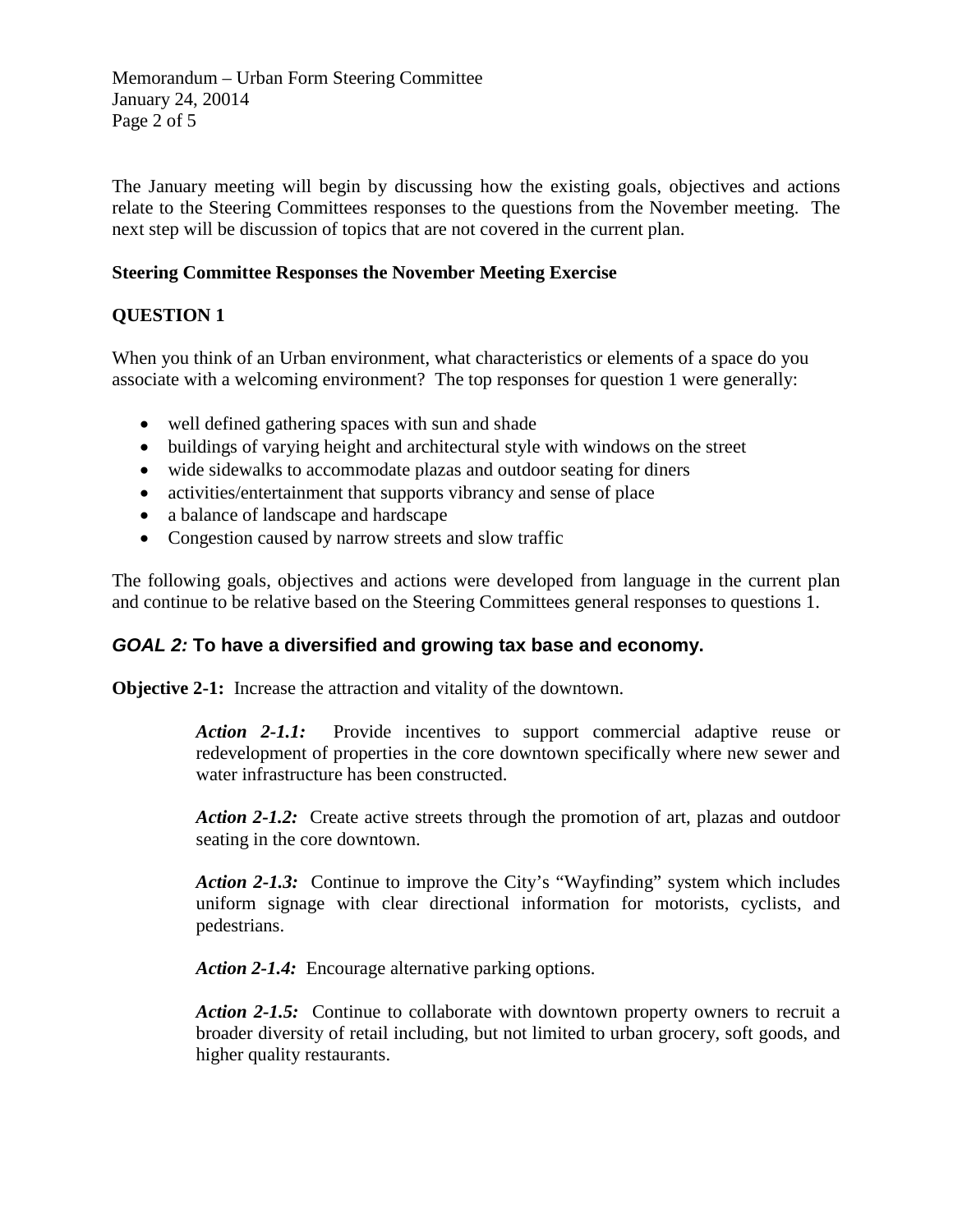*Action 2-1.6:* Implement design guidelines for the downtown that include enhancements to both the public and private portions of the streetscape.

**Action 2-1.7:** Work with the Capital Area Transit Authority to maintain downtown access, greenspace, and median alignment during Bus Rapid Transit design and development.

**Objective 2-3:** Support the development of Mixed-Use Neighborhood Service Districts to provide basic retail services for the convenience of residents.

> *Action 2-3.2:* Institute a minimum building height in commercial districts to prevent strip center development and encourage the redevelopment of existing commercial areas to include mixed-use, multiple-story buildings.

### **GOAL 3: To have land use patterns with higher density providing better community selfsufficiency and quality of life.**

**Objective 3-1:** Develop land use policies which foster the integration rather than segregation of land use.

> *Action 3-1.1:* Develop a hybrid form-based code to allow for mixed-use development with an emphasis on the design of the public realm.

> *Action 3-1.2:* Develop land use policies that allow for redevelopment and revitalization within the existing neighborhood fabric.

#### **GOAL 4: To have quality community assets.**

**Objective 4-2:** Provide public access to the Red Cedar River.

Action 4-2.1: Seek resources to implement a riverfront park.

*Action 4-2.2:* Work with Michigan State University and other governmental jurisdictions to improve public access to the Red Cedar River.

#### **GOAL 5: To have a safe and efficient multimodal transportation system. Objective 5-2:** Improve nonmotorized transportation opportunities.

*Action 5-2.1:* Minimize pedestrian vs. vehicle conflict through innovative road designs.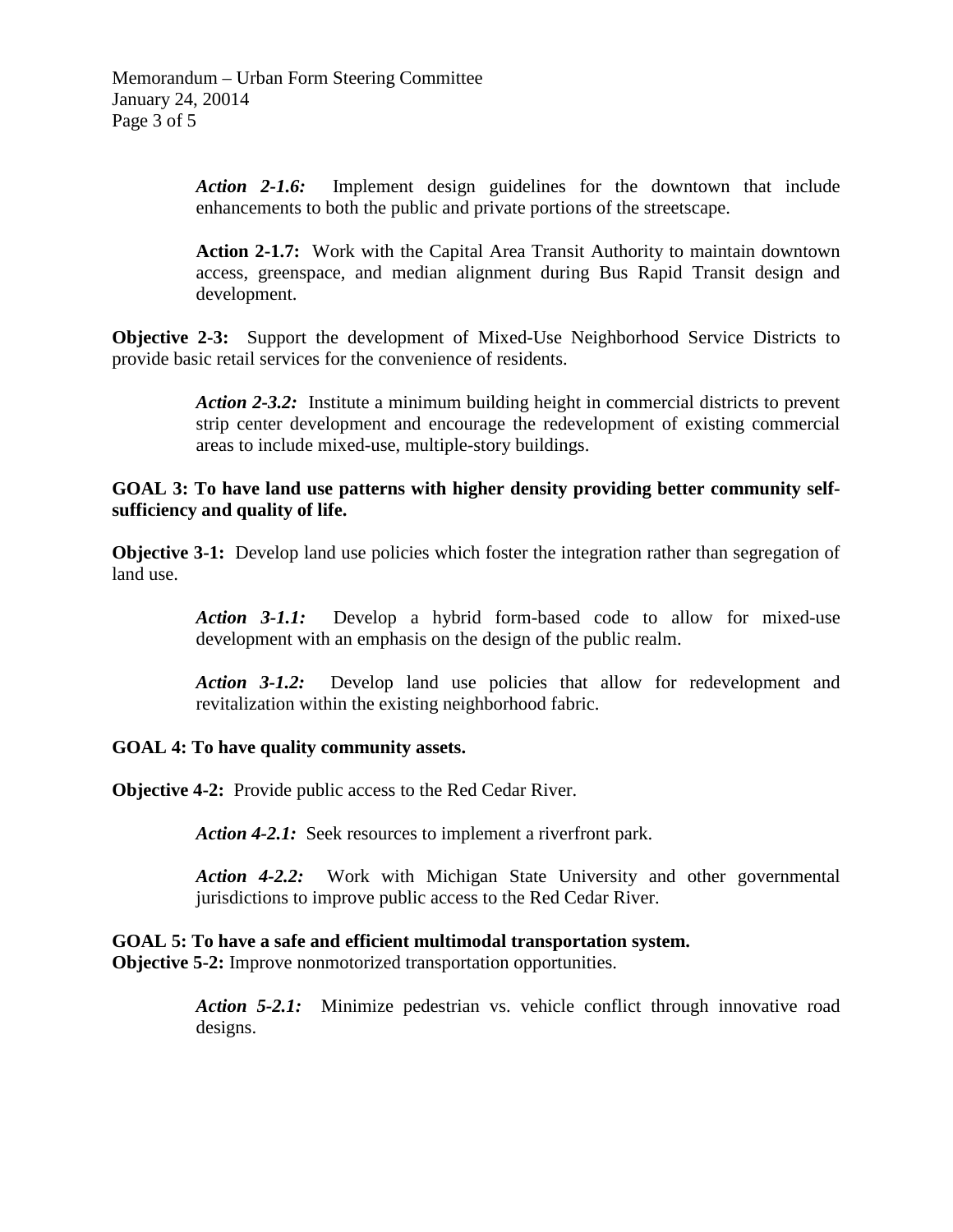Memorandum – Urban Form Steering Committee January 24, 20014 Page 4 of 5

## **QUESTION 2**

When you think of an Urban environment, what characteristics or elements do you associate with an undesirable environment? The top responses to question 2 were generally:

- is automobile dominated with large parking areas
- has unwelcoming windowless building facades
- lacks green space
- has uniform buildings
- has poorly maintained public spaces
- feels unsafe because it is dark or not pedestrian friendly

The following goals, objectives and actions were developed from language in the current plan and continue to be relative based on the Steering Committees general responses to questions 2.

> *Action 2-1.2:*Create active streets through the promotion of art, plazas and outdoor seating in the core downtown.

> *Action 2-1.6:* Implement design guidelines for the downtown that include enhancements to both the public and private portions of the streetscape.

> *Action 3-1.1:* Develop a hybrid form-based code to allow for mixed-use development with an emphasis on the design of the public realm.

*Action 1-5.1:* Develop a streetscape improvement program targeted at major streets.

**Objective 2-1:** Increase the attraction and vitality of the downtown.

Action 2-1.2: Create active streets through the promotion of art, plazas and outdoor seating in the core downtown.

*Action 2-1.3:* Continue to improve the City's "Wayfinding" system which includes uniform signage with clear directional information for motorists, cyclists, and pedestrians.

*Action 2-1.6:* Implement design guidelines for the downtown that include enhancements to both the public and private portions of the streetscape.

This is an area where the Steering Committees and public raised issues that need to be discussed further, to allow Staff the background to draft effective objectives and actions. We do not want the Steering Committees to get into the specifics of 'wordsmithing' the objectives and actions, Staff will work on that after the Steering Committees have talked further and will bring language back to address outstanding items.